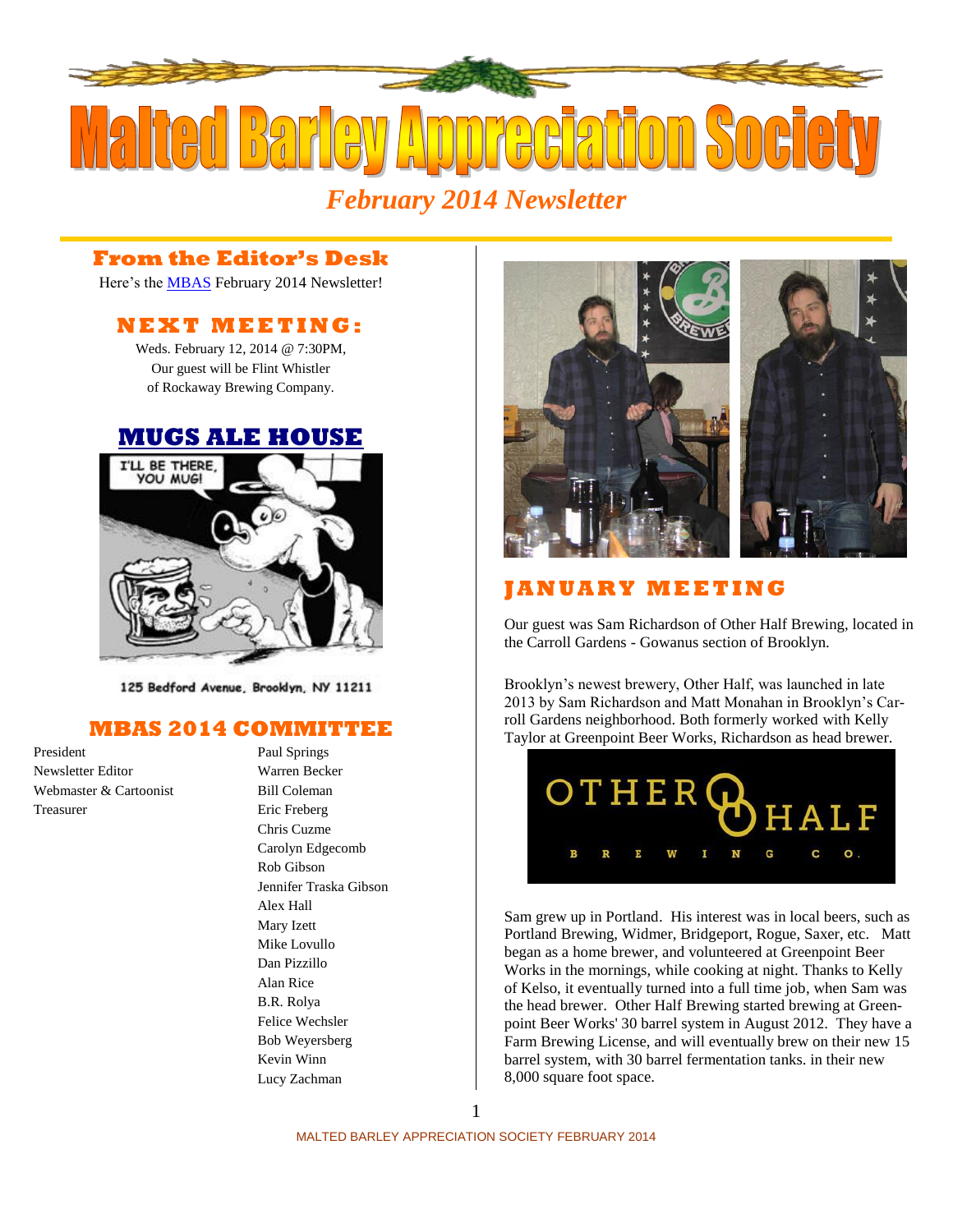

Sam likes IPAs and sours, and plans to do other Americanized British styles and subtle Belgian styles. First four Other Half beers produced were an IPA, Green Diamonds Imperial IPA, Pale Ale, and "Doug" which is a Cascadian Dark Ale.

We sampled several tasty OH beers. Other Half Pale Ale called Motueka, a collaboration IPA brewed with Peekskill, IPA 7.8% ABV with Nugget, Magnum, and Tatum Hops. A 7% ABV Other Half IPA brewed with Marris Otter, Crystal Malt. A Seasonal Black Cascadian Dark IPA 7.2% ABV made with Summit, Simcoe, and Columbus Hops. Doug Cascadian Flag. Green Diamond IPA 8.4% ABV at 100 IBU, made with Galaxy Hops from Australia. Other Half Imperial Stout is now available.

OTHERG  $HALF$ 



*A big hop driven Imperial Stout.*



*A black IPA brewed with Maris Otter and a ton of Simcoe, Summit, and Columbus hops.*



*A west coast style IPA packed with Cascade, Centennial, Chinook and Simcoe.*



*A pale ale brewed with Styrian Goldings, Cascade and a ton of NZ Motueka.*



*An imperial IPA brewed with Golden Promise malt and lots of Australian Galaxy hops.*